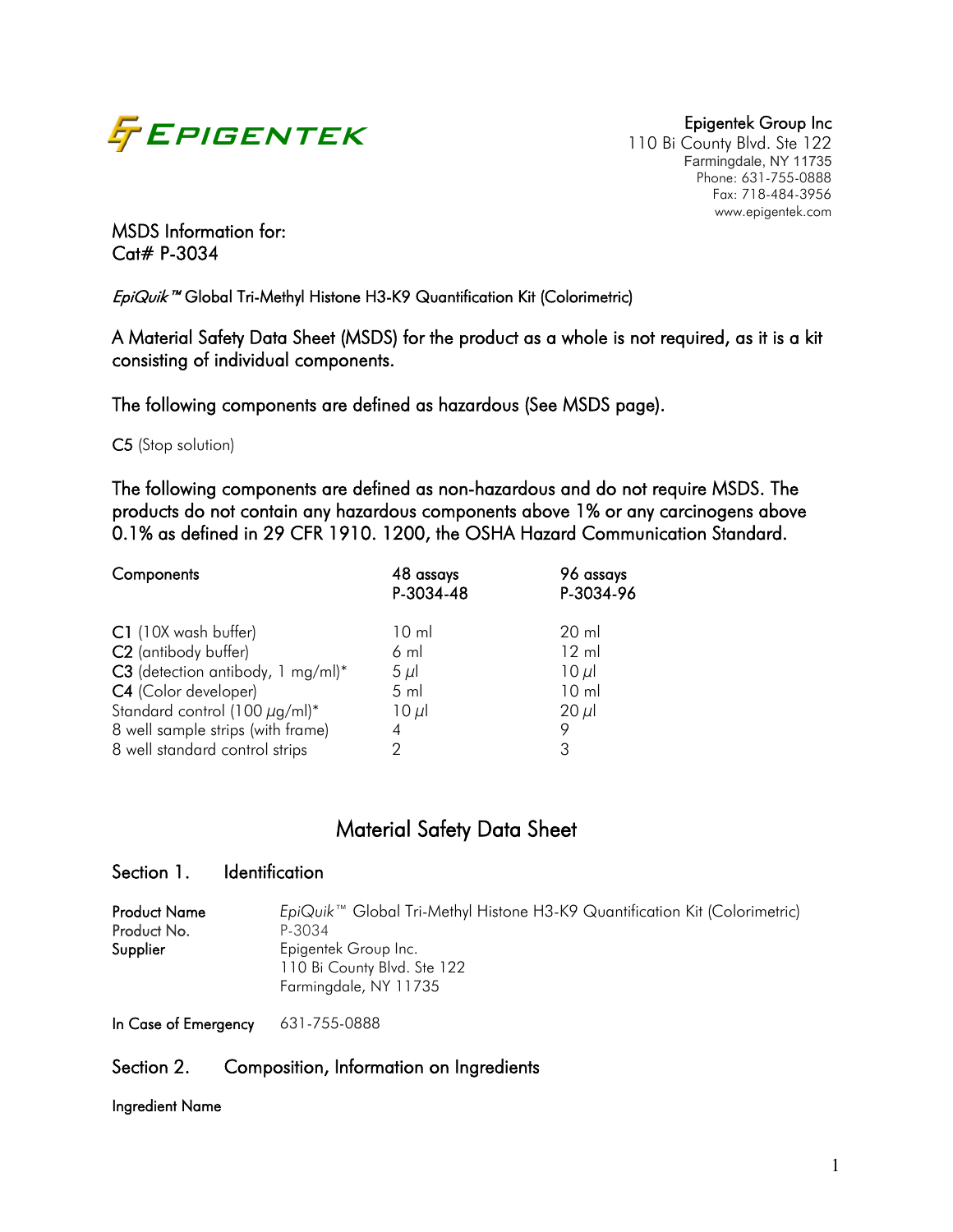C5 (Stop solution) Cas# 7647-01-0

### Section 3. Hazards Identification

Label precautionary statements Toxic Toxic by inhalation Causes burns Irritating to respiratory system Toxic if ingested Eye contact may cause severe burns

### Section 4. First Aid Measures

Inhalation: Remove to fresh air. If breathing is difficult, give oxygen. Get medical attention immediately. Ingestion: Give large quantities of water or milk if available. Never give anything by mouth to an unconscious person. Get medical attention immediately. Skin Contact: In case of contact, immediately flush skin with plenty of water for at least 15 minutes while removing contaminated clothing and shoes. Wash clothing before reuse. Thoroughly clean shoes before reuse. Get medical attention immediately. Eye Contact: Immediately flush eyes with plenty of water for at least 15 minutes, lifting lower and upper eyelids occasionally. Get medical attention immediately.

### Section 5. Fire Fight Measures

| Fire:                     | Not considered to be a fire hazard. May react with metals or heat to<br>release flammable hydrogen gas.                                            |
|---------------------------|----------------------------------------------------------------------------------------------------------------------------------------------------|
| Explosion:                | Not considered to be an explosion hazard.                                                                                                          |
| Fire Extinguishing Media: | Water or water spray. Neutralize with soda ash or slaked lime.                                                                                     |
| Special Information:      | In the event of a fire, wear full protective clothing and NIOSH-approved<br>self-contained breathing apparatus with full facepiece operated in the |
|                           | pressure demand or other positive pressure mode.                                                                                                   |

### Section 6. Accident Release Measures

General Information: Use proper personal protective equipment as indicated in Section 8 Spills/Leaks: Wear respirator, chemical safety goggles, rubber boots and heavy rubber gloves. Absorb onto vermiculite and hold for waste disposal. Ventilate area and wash spill site after material pickup is complete.

### Section 7. Handling and Storage

| Handling: | Wear appropriate NIOSH/MSHHA approved respirator, chemical resistant     |
|-----------|--------------------------------------------------------------------------|
|           | gloves, safety goggles and other protective clothing. Mechanical Exhaust |
|           | required.                                                                |
| Storage:  | Store in a cool, dry place. Store in a tightly closed container          |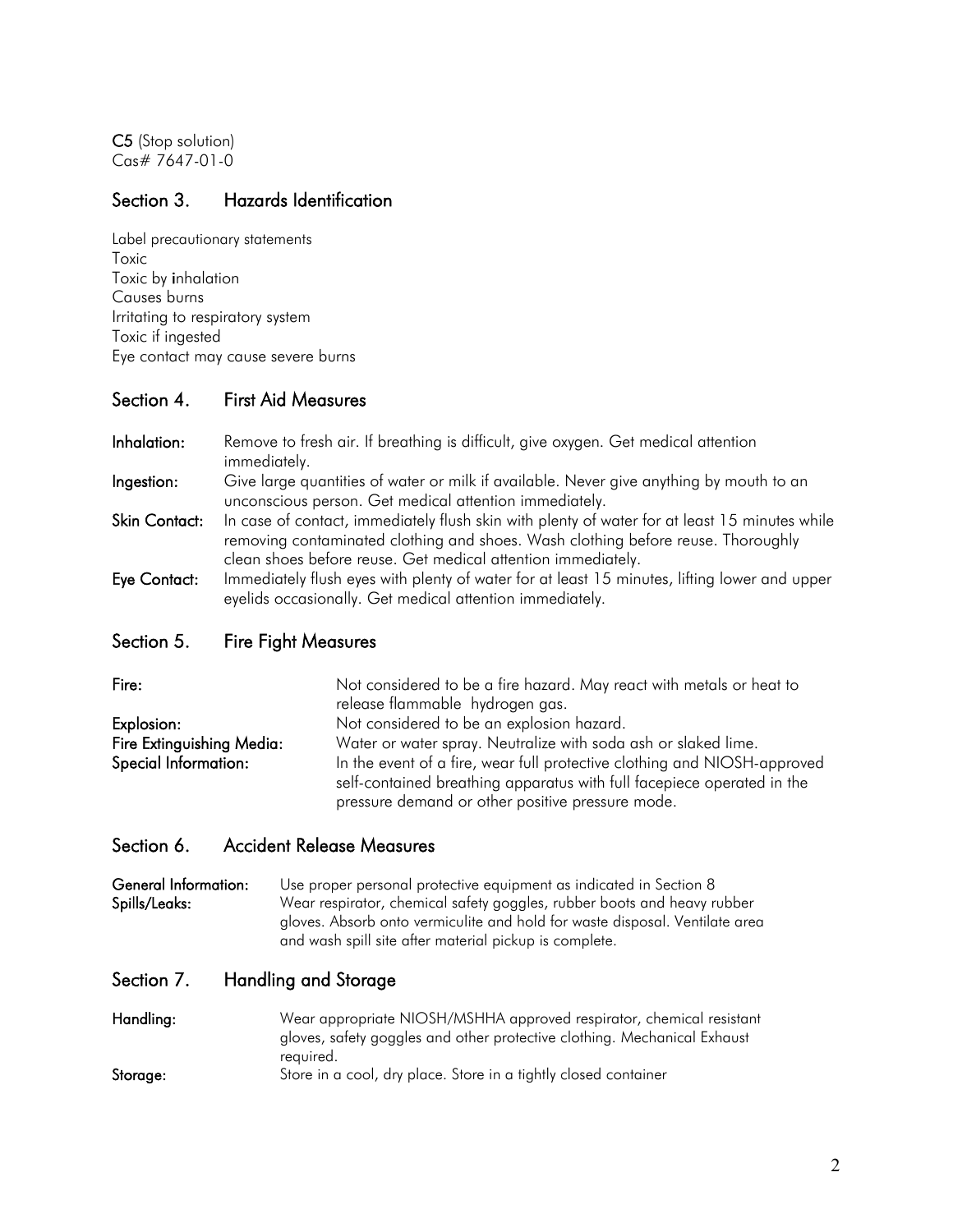## Section 8. Exposure Control and Personal Protection

| <b>Engineering Controls:</b> | Use adequate general or local exhaust ventilation to keep airborne   |
|------------------------------|----------------------------------------------------------------------|
|                              | concentrations below the permissible exposure limits                 |
| Eye:                         | Wear safety glasses and chemical goggles if splashing is possible    |
| Skin:                        | Wear appropriate protective gloves to prevent skin exposure          |
| Clothing:                    | Wear appropriate protective clothing to minimize contact with skin   |
| Respirators:                 | Following the OSHA respirator regulations found in 29CFR 1910.134 or |
|                              | European Standard EN 149.                                            |

# Section 9. Physical and Chemical Properties

| <b>Physical State:</b>           | Liquid                                         |  |  |
|----------------------------------|------------------------------------------------|--|--|
| Appearance:                      | Clear colorless                                |  |  |
| Solubility:                      | Infinitely soluble.                            |  |  |
| Density:                         | 1.05 @ 15°C (59°F)                             |  |  |
| pH:                              | 2.02 (0.01 N)                                  |  |  |
| % Volatiles by Volume @ 21°C:100 |                                                |  |  |
| <b>Boiling Point:</b>            | $101 - 103^{\circ}$ C (214 – 217 $^{\circ}$ F) |  |  |
| <b>Melting Point:</b>            | No information found.                          |  |  |
| Vapor Density (Air=1):           | No information found.                          |  |  |
| Vapor Pressure (mm Hg):          | No information found.                          |  |  |
| Evaporation Rate (BuAc=1):       | No information found.                          |  |  |

### Section 10. Stability and Reactivity

| Stability:<br><b>Hazardous Decomposition Products:</b><br>Hazardous Polymerization: | Stable under ordinary conditions of use and storage.<br>When heated to decomposition, emits toxic hydrogen chloride<br>fumes and will react with water or steam to produce heat and<br>toxic and corrosive fumes. Thermal oxidative decomposition<br>produces toxic chlorine fumes and explosive hydrogen gas.<br>Will not occur. |
|-------------------------------------------------------------------------------------|-----------------------------------------------------------------------------------------------------------------------------------------------------------------------------------------------------------------------------------------------------------------------------------------------------------------------------------|
| Incompatibilities:                                                                  | A strong mineral acid, concentrated hydrochloric acid is highly<br>reactive with strong bases, metals, metal oxides, hydroxides,<br>amines, carbonates and other alkaline materials. Incompatible<br>with materials such as cyanides, sulfides, sulfites, and<br>formaldehyde.                                                    |
| Conditions to Avoid:                                                                | Heat, direct sunlight.                                                                                                                                                                                                                                                                                                            |

## Section 11. Toxicological Information

Hydrochloric acid: Inhalation rat LC50: 3124 ppm/1H; Oral rabbit LD50: 900 mg/kg. Investigated as a tumorigen, mutagen, reproductive effector.

| --------\Cancer Lists\----    |  |          |          |  |                                 |
|-------------------------------|--|----------|----------|--|---------------------------------|
| ---NTP Carcinogen---          |  |          |          |  |                                 |
| Ingredient                    |  |          |          |  | Known Anticipated IARC Category |
| Hydrogen Chloride (7647-01-0) |  | No<br>Nο | Nο<br>N٥ |  | 3<br>None                       |
| Water (7732-18-5)             |  |          |          |  |                                 |

# Section 12. Ecological Information